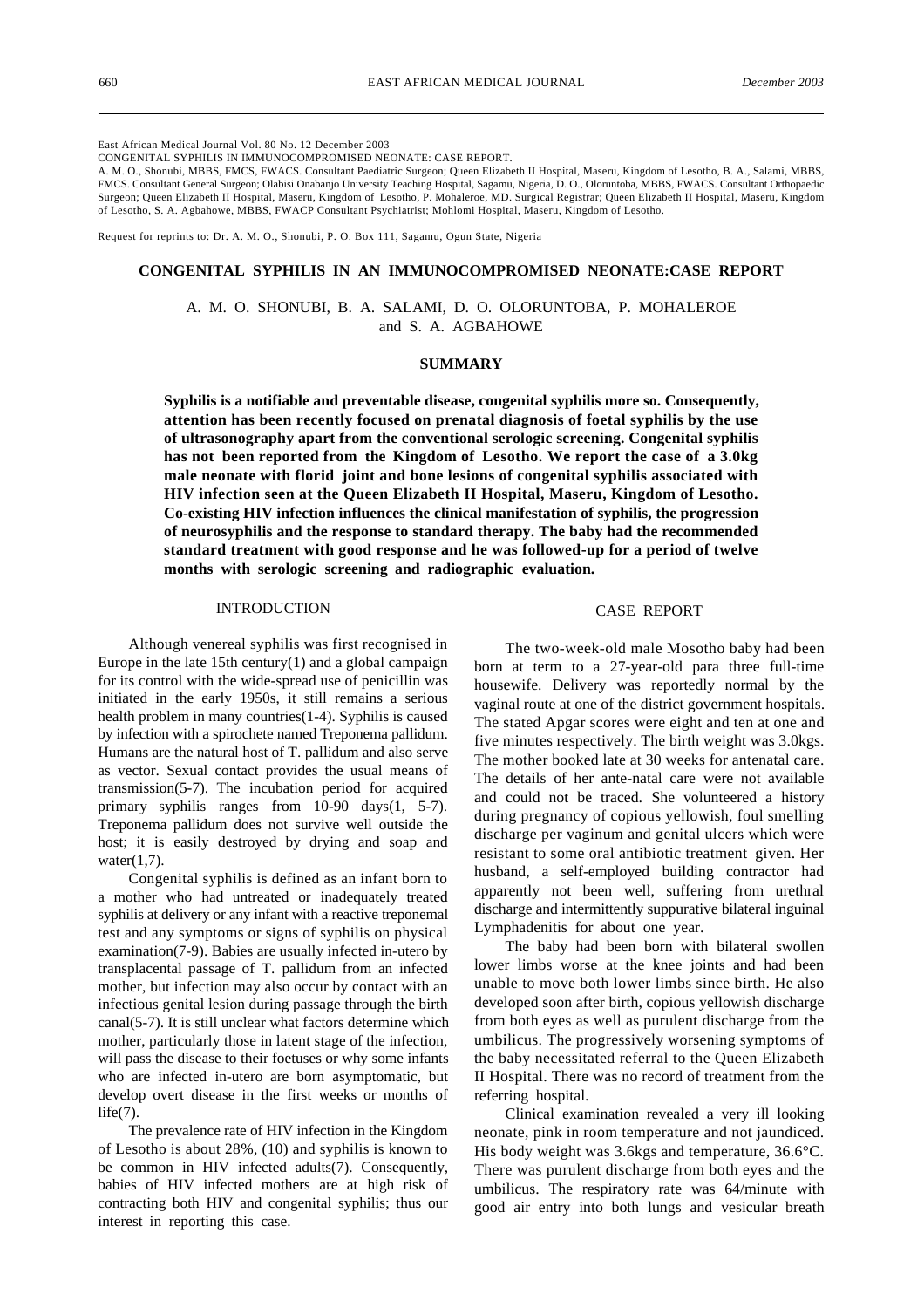sounds only. The heart rate, 148/minute was regular with normal first and second heart sounds. No murmurs were heard. There were no palpable intra-abdominal organomegaly. The bowel sounds were present and normo-active. Both lower limbs were grossly swollen, held in abduction and quite tender. The occipito-frontal circumference was 36.0cm, anterior fontanelle was at and pulsatile, the neck was supple but the reflexes were depressed in the upper limbs.

The results of relevant investigations revealed a normal white blood cell count of  $9.5 \times 10^9$ /L, haemoglobin of 10.4g/dl with normochronic, normocytic red blood cell picture. Blood for Venereal Disease Research Laboratory (VDRL) was reactive at 1:128, the Treponema Pallidum Haemagglutination Assay (TPHA) was positive at 1:640. The Human Immunodeficiency Virus (HIV) screening (tested with Abbott third generation, Enzyme Linked Immunosorbent Assay ELIZA) was positive. Immunoglobulin electrophoresis was not done. Swab of both eyes and umbilical discharge grew non-haemolytic streptococcus; sensitive to penicillin, tetracycline, ampicillin, gentamycin and chloramphenicol. The liver function, cerebrospinal fluid, blood culture, urine culture and abdominal ultrasound studies were normal. Radiograph of both femora, tibia and fibulae (Figure 1) showed diffuse osteoperiostitis.

### **Figure 1**

*Photograph of antero-posterior X-ray showing severe periosteal reaction around the epiphyseal plate; note the bilateral hyperostosis especially around the proximal femur and tibia*

The patient showed remarkable improvement to treatment with the standard dose of aqueous crystalline penicillin G. (150,000 units/kg/day) intravenously, in three divided doses; eight hourly for two weeks. The discharge from both eyes and the umbilicus ceased by the fifth day of antibiotic treatment, the lower limb swellings subsided and the baby was able to move the limbs actively. The baby was discharged after three weeks for subsequent out patient follow-up. There was a progressive drop in the VDRL level to 1:64,1:32, and 1:4 at the age of three months, six months and one year respectively. A repeat radiological assessment of the femora, tibia and fibulae at the age of six months did not show any appreciable change in the bone lesion. Both parents whose blood tests were VDRL reactive and positive for TPHA and HIV were referred to the Special Treatment Clinic (STC) for appropriate management of the venereal disease.

### DISCUSSION

The Kingdom of Lesotho enjoys a temperate climate with four distinct seasons; summer, autumn, winter and spring and it is almost entirely free of tropical diseases that are major problems in most of sub-Saharan African countries(11,12). The endemic trepanomatoses-pinta, yaws and endemic syphilis (bejel) are unknown to occur in Lesotho. However, venereal syphilis occurs throughout the world but it is most frequent in large urban  $area(1,7)$ 

Congenital syphilis (CS) usually results from transplacental transfer of the treponeme to the developing foetus. Rarely, syphilis can also be acquired by contact with a chancre at birth $(5-7,13)$ . It is unclear what factors determine which mother, particularly those in latent stage of the infection, will pass the disease to their foetuses, or why some infants who are infected in-utero are born asymptomatic, but develop overt disease in the first weeks or months of life(7). Generally, untreated syphilis can be transmitted to the foetus at any stage of the disease. The rate of transmission is about 100% during the second stage and slowly decreases with increasing duration of the disease(7). The majority of infants do not have snuffles (a profuse nasal discharge that may be bloody) or skin lesions. In addition, the placenta and amniotic fluid are often not available for testing. In these cases, the diagnosis may be difficult and will depend on a combination of physical, radiographic, and serologic examinations(4). Congenital syphilis has traditionally been divided somewhat arbitrarily into early and late stages. Clinical manifestations appearing within the first two years of life are designated early and those occurring after this time are called late, though there can be considerable overlap(l,7). The clinical spectrum of early CS is remarkably variable, ranging from asymptomatic infection to fulminant disease(4). Our patient with florid joint and bone lesions obviously had an early manifestation of the disease.

A laboratory diagnosis of syphilis can be established by identifying the treponeme (T. pallidum) under darkfield microscope in a clinical specimen taken from moist genital lesion or regional Iymph node in patients infected with primary or secondary syphilis. Screening is accomplished by non-treponemal tests such as the Venereal Disease Research Laboratory (VDRL),which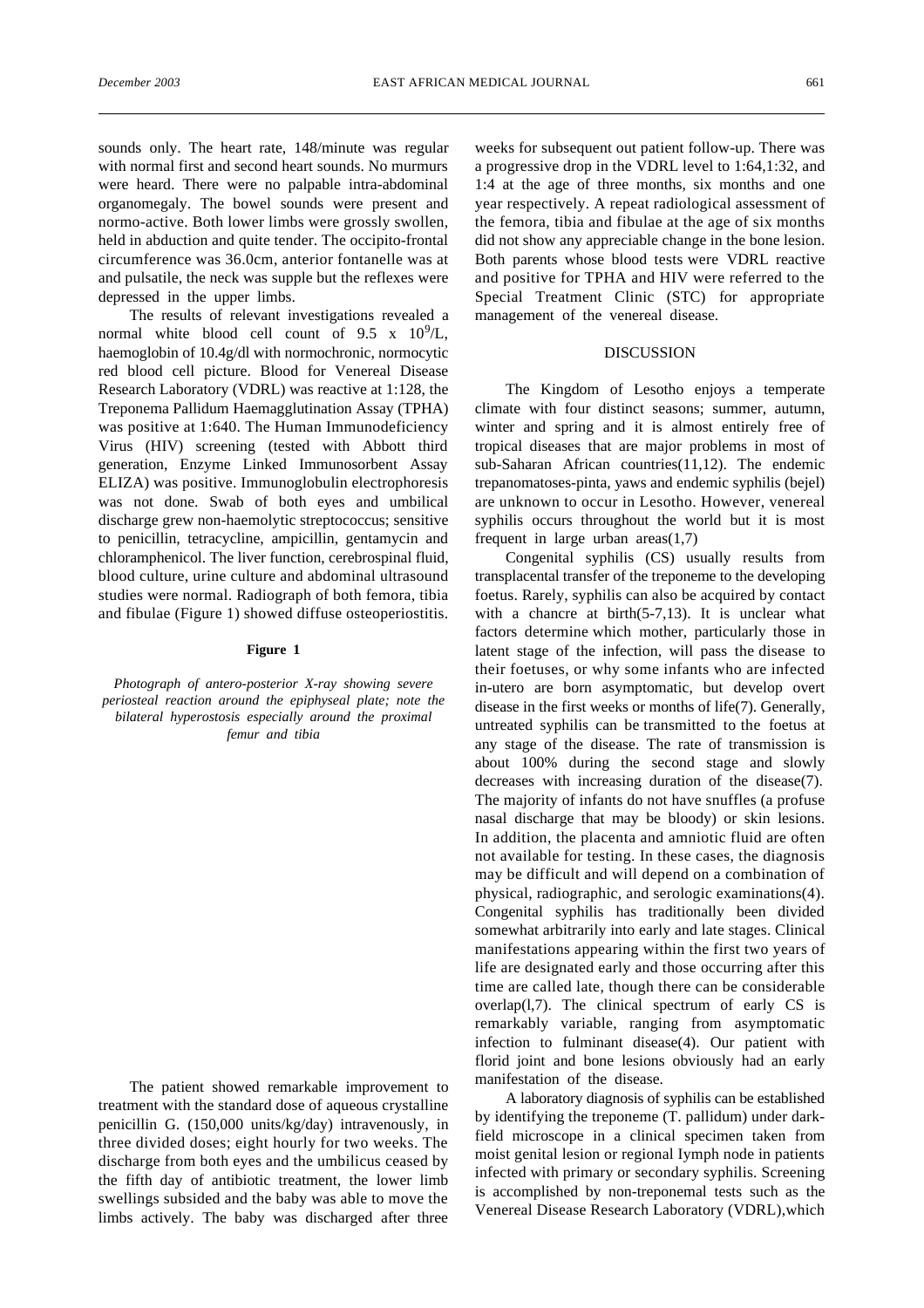was reactive in our patient, or the Rapid Plasma Reagin (RPR). A reactive non-treponemal test should be followed by a specific test for anti-treponemal antibodies to confirm the diagnosis. The anti-treponemal antibody tests are Treponemal Pallidum Haemagglutination Assay (TPHA), which was positive in our patient, or Micro Haemagglutination Assay to Treponemal Pallidum (MAHTP), or the Fluorescent Treponemal Antibody-Absorption (FTA-ABS).

A cerebrospinal fluid (CSF) study with reactive VDRL, leucocytosis or elevated protein are pathognomonic of neurosyphilis in adults, but the interpretation of results of analysis of CSF obtained from newborns is more difficult because they are neither sensitive nor specific for neurosyphilis(4,7). Furthermore, the results of a retrospective study in 1996 (14), conducted in Washington D. C. to evaluate the usefulness of lumbar puncture (LP) in the initial evaluation of symptom-free infants for congenital syphilis, revealed a low yield of reactive CSF VDRL. Similar CSF leucocyte and protein values were found in both the syphilis group and the control infants. It is therefore not surprising that the CSF study in our patient was normal. However, evaluation of CSF should still be performed to permit abnormalities to be monitored and also because positive CSF may provide the only evidence of congenital syphilis in asymptomatic infants born to treated mothers(7,l5).

In recent times, prenatal diagnosis of foetal syphilis is known to be possible by the use of ultrasonography. The sonographic findings may include hydrops foetalis, hepatosplenomegaly, placentomegaly and dilated small bowel. Furthermore, amniotic fluid examination can be done by either Rabbit Infectivity Testing (RIT) to confirm the presence of T pallidum or by the more specific Polymerase Chain Reaction (PCR) technique(l6- 18). These diagnostic facilities were not available in our health institution. However, where available, if judiciously utilised, they may further enhance the prenatal diagnosis of congenital syphilis and the initiation of early and appropriate standard treatment. Thus minimising foetal, and perinatal morbidity and mortality. In spite of the fact that penicillin was first used to treat congenital syphilis in the 1940s, many studies have been designed at determining the optimal treatment for this condition (4). The American Academy of Paediatrics and the Centres for Disease Control (CDC), recommended administration of parenteral penicillin to all infants born to women with untreated syphilis regardless of clinical examination or laboratory findings(19,20). The CDC further recommended that treatment is required in the following defined circumstances viz: a confirmed or presumptive diagnosis of CS; unknown or undocumented maternal treatment within four weeks of delivery; insufficient fall in maternal titer in response to therapy or delivery before a four-fold fall in titer; maternal treatment with drugs other than penicillin, or in situations in which infant follow-up may be inadequate(2l). The CDC recommends giving crystalline penicillin to neonates with CS in a dose of 50,000 units/Kg/ dose every 8 to 12 hours (or 150,000 units/kg/day in three divided doses) for 10 to 14 days. This dose is comparable to that normally administered to an infant with bacterial meningitis(4). Although treatment may cure the infection, the prognosis in treated cases depends on the degree of damage that has already occurred. In general, the earlier treatment is initiated, the more likely it is that a satisfactory response will be obtained(7). However, treatment inutero in the presence of marked damage to the foetus may neither prevent abortion, stillbirths, neonatal death nor reverse stigmata that have already appeared. Furthermore, the relationship between adequate treatment of early CS and the long-term outcome is as yet inadequately documented(7). Our patient with confirmed CS born to a mother with unknown therapy and insufficient fall in maternal titer in response to therapy received the recommended standard treatment for two weeks, and showed good clinical response. Although there was residual bony lesion at the age of six months, there was a steady fall in the VDRL titers to a minimum of 1:4 at one year of age. It is not unlikely that the immune status of our patient influenced the early and florid manifestation as well as the residual bony lesion.

In conclusion, congenital syphilis is an eminently preventable disease. In order to minimise the likelihood of its occurrence, every woman who becomes pregnant should have a serologic test for syphilis during the first trimester. A repeat test towards the end of gestation or at the time of delivery should be done for women in high-risk groups. The cord blood should also be routinely tested. Cases detected in-utero or after birth should have supervised standard treatment and followup evaluation. Case registers regarding CS should be well maintained.

# ACKNOWLEDGEMENTS

We thank the nursing staff of the Nursery Unit who effectively looked after this baby. We also thank our colleagues particularly Dr. (Mrs.) Oluwatoyin Ogunkunle who critically reviewed the manuscript.

#### **REFERENCES**

- 1. Perine, P. L., Hopkins D.R, and Niemel P. L. A. *et al.* Handbook of Endemic Treponematoes, World Health Organisation, Geneva, 1984.
- 2. Van Voorst Vader, P. C. Syphilis management and treatment. *Dermatology Clinics.* 1998;**16:**699-711
- 3. Hollier, L. M. and Cox, S. M. Seminars in Perinatology 1998; **22:**323-331.
- 4. Al-Terkait, N. A. M. and Aboobacker, K. C. Congenital Syphilis: Case Report and Review of the Literature, *Kuwait Med. J.* 2002; **34:**43-46.
- 5. Evans, H. E. and Frenkel, L. D. Congenital Syphilis. *Clin. Perinatol.* 1994; **21:**149-162.